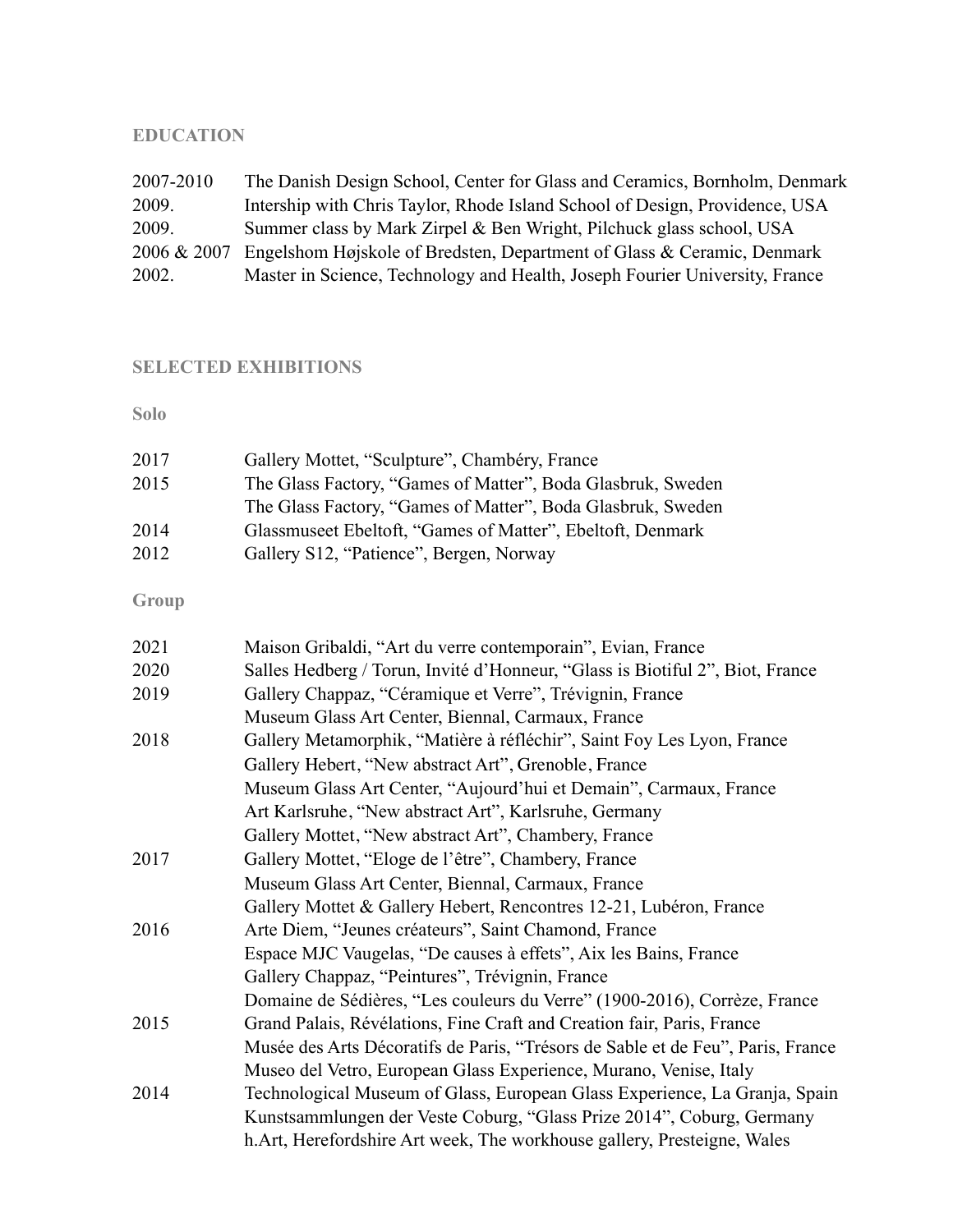| 2013 | Gallery of Fine Craft, "Creative Glass Center Alumni Biennial", NJ, USA       |
|------|-------------------------------------------------------------------------------|
|      | Gallery S12, "Composites", Stine Bidstrup & Jeffrey Sarmiento, Bergen, Norway |
| 2012 | Museum for Art and Craft, Young Artist, Hamburg, Germany                      |
|      | Gallery S12, "Patience", Solo Exhibition, Bergen, Norway                      |
|      | Talente, 64 <sup>th</sup> International Trade Fair, Munich, Germany           |
|      | Holmegaard Glass factory, "Ler og Sand", Holmegaard, Denmark                  |
| 2011 | Gallery Groenbechs Gaard, "Homage to Bornholm", Bornholm, Denmark             |
|      | Gallery S12, "Made by me", Bergen, Norway                                     |
| 2010 | Gallery Format, "Made by me", Oslo, Norway                                    |
|      | Gallery Form / Design Center, "Made by me", Malmø, Sweden                     |
|      | Gallery Designer Zoo, "Made by me", Copenhagen, Denmark                       |
|      | Art Museum, "Made by me", Bornholm, Denmark                                   |
|      | Masnedø Fort, "Summer Exhibition," Vordingborg, Denmark                       |
|      | Gallery Grønbechs Gård, "After Dark", Hasle, Denmark                          |
| 2009 | Gallery S12, "A Screw loose", Bergen, Norway                                  |
|      | Gallery Grønbechs Gård, "Working together", Hasle, Denmark                    |
| 2008 | Gallery Grønbechs Gård, "Coming home", Hasle, Denmark                         |
| 2007 | Engelshom Højskole, Easter Exhibition, Bredsten, Denmark                      |
| 2006 | Engelshom Højskole, Summer Exhibition, Bredsten, Denmark                      |

# **PUBLICATIONS / CATALOGUES**

| 2021 | Catalogue, "Art du verre contemporain", P.16, Maison Gribaldi, Evian, France   |
|------|--------------------------------------------------------------------------------|
| 2020 | Magazine Atelier d'Art n°149, P.20, France                                     |
|      | Catalogue « Glass is Biotiful 2», P.15, Salles Hedberg / Torun, Biot, France   |
| 2018 | Catalogue « Matière à Réfléchir », P.11, Gallery Métamorphik, Lyon, France     |
| 2017 | Cat. « Aujourd'hui et Demain », P.127, Museum for glass art, Carmaux, France   |
|      | Pensée abstraite, « Eloge de l'être », Christophe Mottet, Chambéry, France     |
| 2015 | Artist portrait in Neue Glas-New glass: art & architecture, P.8, Köln, Germany |
|      | "(Im)Perfectionists" in Glass Quaterly, N°138, Urban Glass, N.Y., USA.         |
|      | Artist portrait in La Revue de la Céramique & du Verre, N°201, P.44, France    |
| 2014 | Artist portrait in Verre & Création #77, P.5, Sars-Poteries, France            |
|      | Review Glasposten N.4, P.4-5, by Glasmuseets Venner, Elbeltoft, Denmark        |
|      | Article about my solo show "Games of Matter", Glass Quaterly, N.Y., USA        |
|      | Catalogue Glass Prize 2014, Contemporary Glass, Coburg, Germany                |
|      | French Studio Glass from 1990's to 2014, Glass is more!, Netherlands           |
| 2013 | New Glass Review # 34, Corning, acquisition Musée des Arts Décoratifs de Paris |
| 2012 | New Glass Review #33, by Corning Museum of Glass, New York, USA                |
|      | Talente Exhibition Catalogue, Munich, Germany                                  |
| 2011 | New Glass Review #32, P.16, by Corning Museum of Glass, New York, USA          |
| 2010 | Review Glasposten N.3, P.4, by Glasmuseets Venner, Elbeltoft, Denmark          |
|      | Catalogue Summer Exhibition 2010, P.16, Masnedø Fort, Denmark                  |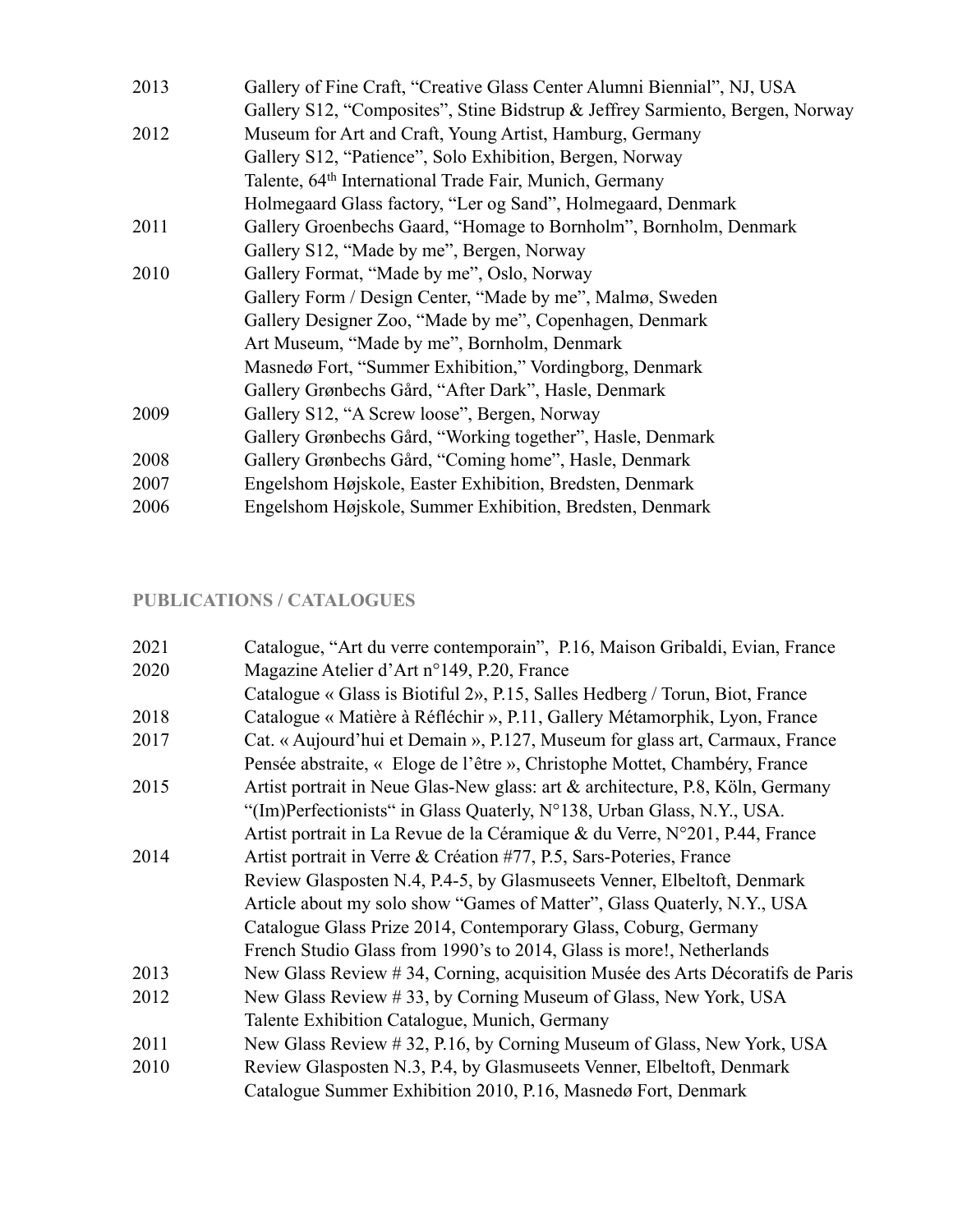### **AWARDS / GRANTS**

| 2014 | Honourable mention, Emerging artist Glass Art Society, Seattle/Washington, USA |
|------|--------------------------------------------------------------------------------|
| 2013 | Honourable mention, TGK International competition, Germany                     |
| 2012 | Honourable mention, TGK International competition, Germany                     |
|      | Talente prize, Munich, Germany                                                 |
| 2010 | Award from The Danish National Bank Jubilee Foundation, Denmark                |
|      | Müllers Fund, Advocate Henrik Storr-Hansen, Denmark                            |
| 2009 | Müllers Fund, Advocate Henrik Storr-Hansen, Denmark                            |
|      | Lino Tagliepietra Scholarship Award, Pilchuck, Glass school, USA               |
| 2008 | Müllers Fund, Advocate Henrik Storr-Hansen, Denmark                            |

#### **COLLECTIONS**

Museum Glass Art Center, Carmaux, France Museum del Vetro, Venise, Murano, Italy Museum of American glass, Millville, N.J., USA Museum des Arts Décoratifs de Paris, Paris, France Privates collections, France Private collections, Bergen, Norway Private collection, Graz, Austria

### **OTHER EXPERIENCE**

| 2020 | Creation of my new workshop, Mont-Saxonnex, Haute-Savoie, France           |
|------|----------------------------------------------------------------------------|
| 2019 | Gaffer for Marcin Rusak / Corning-Glasslab, Domaine de Boisbuchet, France  |
| 2016 | Creation of my own workshop, Trévignin, Massif des Bauges, Savoie, France  |
|      | Gaffer for Jaime Hayon / Corning-Glasslab, Domaine de Boisbuchet, France   |
| 2015 | Gaffer for Josh Owen / Corning-Glasslab, Domaine de Boisbuchet, France     |
|      | Teacher at the Royal Glass Factory, EGE Project, La Granja, Segovia, Spain |
| 2014 | Construction of a workshop for Philip Baldwin & Monica Guggisberg, Wales   |
|      | Gaffer for Paul Haigh / Glasslab, Domaine de Boisbuchet, France            |
| 2013 | Manager of S12 Glass workshop, S12 Gallery & Studio, Bergen, Norway        |
| 2012 | Manager of S12 Glass workshop, S12 Gallery & Studio, Bergen, Norway        |
|      | Artist in residence, Wheaton Arts and Cultural Center, CGCA, NJ, USA       |
|      | Artist in residence, S12 Gallery & Studio, Bergen, Norway                  |
| 2011 | Member of the Glass Studio "Luftkraft glasstudie", Copenhagen, Denmark     |
|      | Assistant for Andrew & Nanna Brown, Hundested, Denmark                     |
|      | Assistant for Philip Baldwin & Monica Guggisberg, Paris, France            |
|      | Project with the designer David des Moutis, Paris, France                  |
|      | Assistant for Xavier Le Normand, Paris, France                             |
| 2010 | Gaffer for Sigrùn Olöf Einarsdottir, Gler I Bervik, Reykjavik, Iceland     |
|      |                                                                            |